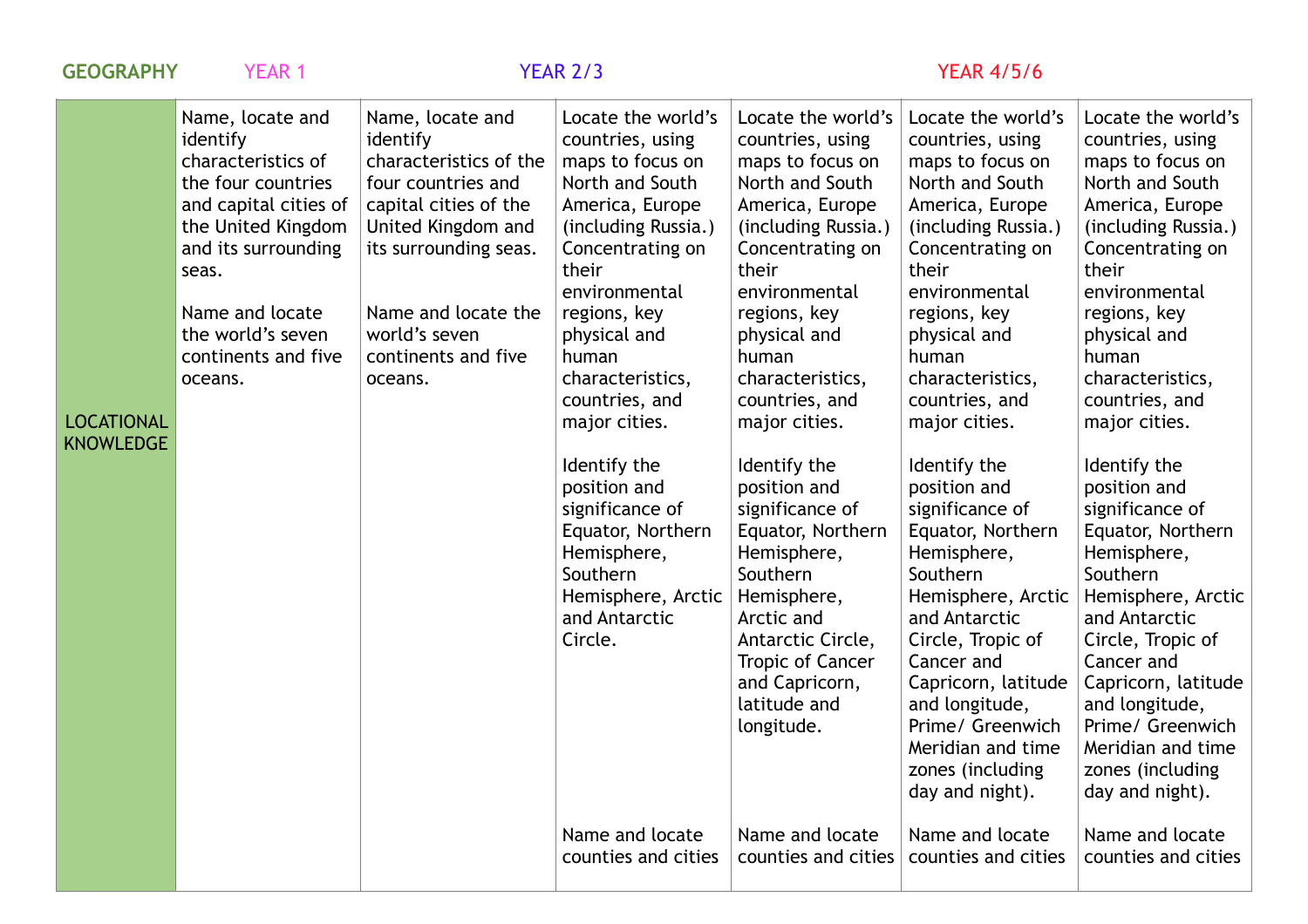| <b>GEOGRAPHY</b>                 | <b>YEAR 1</b>                                                                                                                                                                         |                                                                                                                                                                     | <b>YEAR 2/3</b>                                                                                                                                                                                                                                                                                                                                                                                                                                   | <b>YEAR 4/5/6</b>                                                                                                                                                                                                                                                                                                                                                                                                                             |                                                                                                                                                                                                                                                                                                                                                                                                                   |                                                                                                                                                                                                                                                                                                                                                                                                                   |
|----------------------------------|---------------------------------------------------------------------------------------------------------------------------------------------------------------------------------------|---------------------------------------------------------------------------------------------------------------------------------------------------------------------|---------------------------------------------------------------------------------------------------------------------------------------------------------------------------------------------------------------------------------------------------------------------------------------------------------------------------------------------------------------------------------------------------------------------------------------------------|-----------------------------------------------------------------------------------------------------------------------------------------------------------------------------------------------------------------------------------------------------------------------------------------------------------------------------------------------------------------------------------------------------------------------------------------------|-------------------------------------------------------------------------------------------------------------------------------------------------------------------------------------------------------------------------------------------------------------------------------------------------------------------------------------------------------------------------------------------------------------------|-------------------------------------------------------------------------------------------------------------------------------------------------------------------------------------------------------------------------------------------------------------------------------------------------------------------------------------------------------------------------------------------------------------------|
| <b>PLACE</b><br><b>KNOWLEDGE</b> | Compare the UK<br>with a contrasting<br>county in the world.<br>Compare a local<br>region/town/city in<br>the UK with a<br>contrasting region/<br>city/town in a<br>different county. | Compare the UK with<br>a contrasting county<br>in the world.<br>Compare a local<br>town/city in the UK<br>with a contrasting<br>city/town in a<br>different county. | Understand<br>geographical<br>similarities and<br>differences<br>through the study<br>of human<br>geography of a<br>region of the UK.<br>Understand<br>geographical<br>similarities and<br>differences<br>through the study<br>of physical<br>geography of a<br>region of the UK.<br><b>Explore similarities</b><br>and differences<br>comparing the<br>human geography<br>of a region of the<br>UK and a region of<br>South or North<br>America. | Understand<br>geographical<br>similarities and<br>differences<br>through the study<br>of human<br>geography of a<br>region of the UK.<br>Understand<br>geographical<br>similarities and<br>differences<br>through the study<br>of physical<br>geography of a<br>region of the UK.<br>Explore<br>similarities and<br>differences<br>comparing the<br>human geography<br>of a region of the<br>UK and a region of<br>South or North<br>America. | Understand<br>geographical<br>similarities and<br>differences<br>through the study<br>of human<br>geography of a<br>region of the UK, a<br>region of Eastern<br>Europe and South<br>or North America.<br>Understand<br>geographical<br>similarities and<br>differences<br>through the study<br>of physical<br>geography of a<br>region of the UK, a<br>region of Eastern<br>Europe and South<br>or North America. | Understand<br>geographical<br>similarities and<br>differences<br>through the study<br>of human<br>geography of a<br>region of the UK, a<br>region of Eastern<br>Europe and South<br>or North America.<br>Understand<br>geographical<br>similarities and<br>differences<br>through the study<br>of physical<br>geography of a<br>region of the UK, a<br>region of Eastern<br>Europe and South<br>or North America. |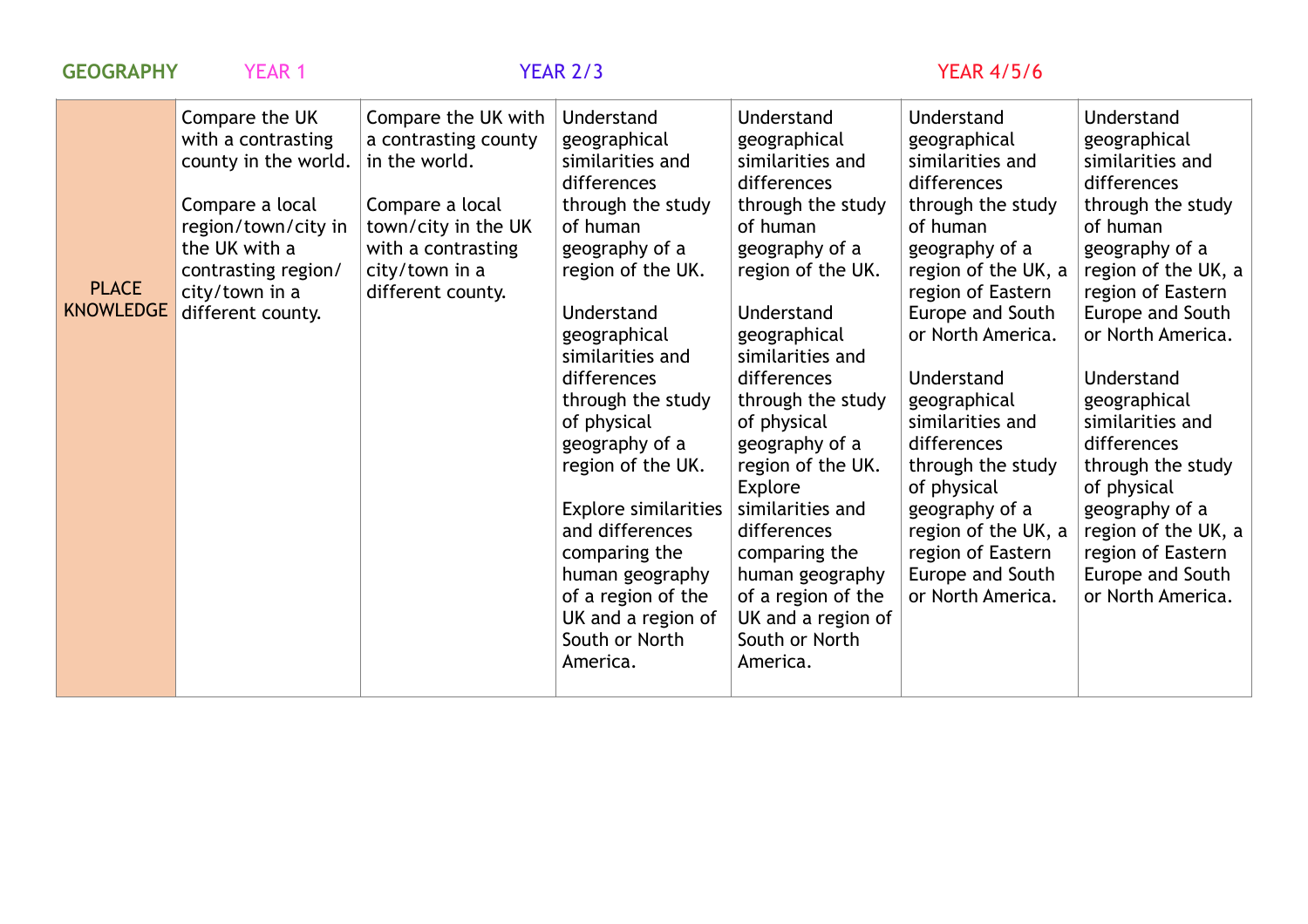| <b>GEOGRAPHY</b>                                        | <b>YEAR 1</b>                                                                                                                                                                                                                                                                                                                                                                                                                                                                                                                                                                                                               |                                                                                                                                                                                                                                                                                                                                                                                                                                                                                                                                                                                                             | <b>YEAR 2/3</b>                                                                                                                                                                                                                                                                                                   |                                                                                                                                                                                                                                                                                                                                               | <b>YEAR 4/5/6</b>                                                                                                                                                                                                                                                                                                                                                                                                                                                                              |                                                                                                                                                                                                                                                                                                                                                                                                                                                                                                   |
|---------------------------------------------------------|-----------------------------------------------------------------------------------------------------------------------------------------------------------------------------------------------------------------------------------------------------------------------------------------------------------------------------------------------------------------------------------------------------------------------------------------------------------------------------------------------------------------------------------------------------------------------------------------------------------------------------|-------------------------------------------------------------------------------------------------------------------------------------------------------------------------------------------------------------------------------------------------------------------------------------------------------------------------------------------------------------------------------------------------------------------------------------------------------------------------------------------------------------------------------------------------------------------------------------------------------------|-------------------------------------------------------------------------------------------------------------------------------------------------------------------------------------------------------------------------------------------------------------------------------------------------------------------|-----------------------------------------------------------------------------------------------------------------------------------------------------------------------------------------------------------------------------------------------------------------------------------------------------------------------------------------------|------------------------------------------------------------------------------------------------------------------------------------------------------------------------------------------------------------------------------------------------------------------------------------------------------------------------------------------------------------------------------------------------------------------------------------------------------------------------------------------------|---------------------------------------------------------------------------------------------------------------------------------------------------------------------------------------------------------------------------------------------------------------------------------------------------------------------------------------------------------------------------------------------------------------------------------------------------------------------------------------------------|
| <b>HUMAN AND</b><br><b>PHYSICAL</b><br><b>GEOGRAPHY</b> | Identify seasonal<br>and daily weather<br>patterns in the<br>United Kingdom.<br>The location of hot<br>and cold areas of<br>the world in<br>relation to the<br>Equator and the<br>North and South<br>Poles.<br>Use basic<br>geographical<br>vocabulary to refer<br>to key physical<br>features, including<br>beach, cliff, coast,<br>forest, hill,<br>mountain, sea,<br>ocean, river, soil,<br>valley, vegetation,<br>season and weather.<br>Use basic<br>geographical<br>vocabulary to refer<br>to key human<br>features, including<br>city, town, village,<br>factory, farm,<br>house, office, port,<br>harbour and shop. | Identify seasonal and<br>daily weather<br>patterns in the<br>United Kingdom.<br>The location of hot<br>and cold areas of the<br>world in relation to<br>the Equator and the<br>North and South<br>Poles.<br>Use basic<br>geographical<br>vocabulary to refer<br>to key physical<br>features, including<br>beach, cliff, coast,<br>forest, hill,<br>mountain, sea,<br>ocean, river, soil,<br>valley, vegetation,<br>season and weather.<br>Use basic<br>geographical<br>vocabulary to refer<br>to key human<br>features, including<br>city, town, village,<br>factory, farm, house,<br>office, port, harbour | Describe and<br>understand key<br>aspects of physical<br>geography<br>including: climate<br>zones, biomes<br>rivers, mountains,<br>volcanoes and<br>earthquakes, and<br>the water cycle.<br>Describe and<br>understand key<br>aspects of human<br>geography<br>including: types of<br>settlement and<br>land use. | Describe and<br>understand key<br>aspects of<br>physical<br>geography<br>including: climate<br>zones, biomes and<br>vegetation belts,<br>rivers, mountains,<br>volcanoes and<br>earthquakes, and<br>the water cycle.<br>Describe and<br>understand key<br>aspects of human<br>geography<br>including: types of<br>settlement and<br>land use. | Describe and<br>understand key<br>aspects of physical<br>geography<br>including: climate<br>zones, biomes and<br>vegetation belts,<br>rivers, mountains,<br>volcanoes and<br>earthquakes, and<br>the water cycle.<br>Describe and<br>understand key<br>aspects of human<br>geography<br>including: types of<br>settlement and<br>land use, economic<br>activity including<br>trade links, and<br>the distribution of<br>natural resources<br>including energy,<br>food, minerals and<br>water. | Describe and<br>understand key<br>aspects of physical<br>geography<br>including: climate<br>zones, biomes and<br>vegetation belts,<br>rivers, mountains,<br>volcanoes and<br>earthquakes, and<br>the water cycle.<br>Describe and<br>understand key<br>aspects of human<br>geography<br>including: types of<br>settlement and<br>land use,<br>economic activity<br>including trade<br>links, and the<br>distribution of<br>natural resources<br>including energy,<br>food, minerals and<br>water. |